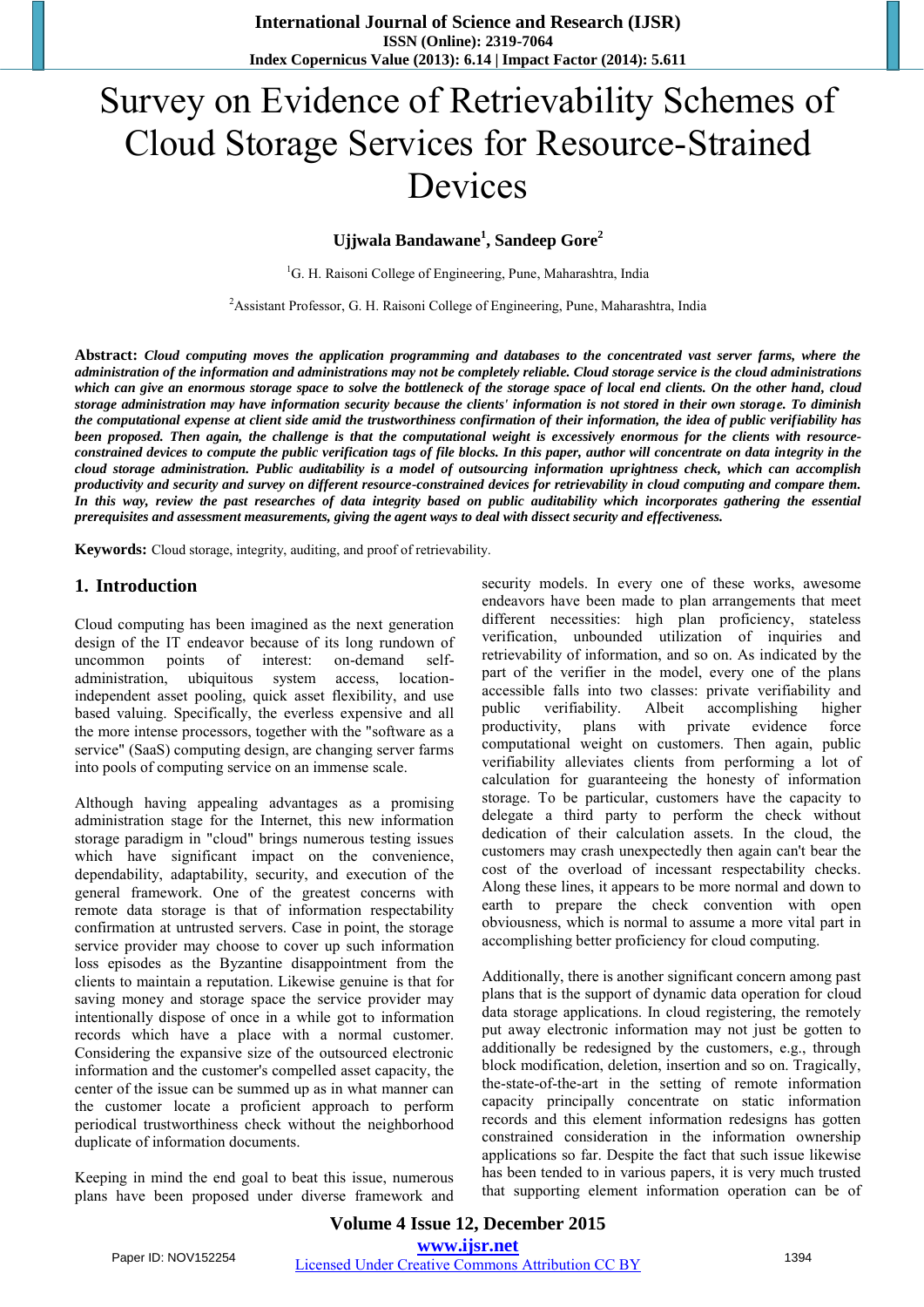imperative significance to the functional utilization of capacity outsourcing administrations. In perspective of the key part of public verifiability and dynamic information operation support for cloud information storage, This paper introduce a structure also, a productive development for consistent joining of these two parts in their convention plan. In expansion, the greater part of existing works embraces weaker security models which don't consider the reset attack. In particular, the cloud storage server (CSS) can trigger reset attacks in the transfer stage to damage the soundness of the plan.

# **2. Literature Survey**

# **2.1 Public Auditing of Dynamic Data**

In article [7] author proposed a novel dependable and secure information storage scheme with dynamic integrity assurance. Based on the principle of secret sharing and eradication coding, they first propose a hybrid share generation and distribution plan to accomplish dependable and fault tolerant providing so as to beg data storage excess for unique information parts. To encourage dynamically ensure the integrity of the distributed data shares; they then propose an effective data integrity verification plan exploiting the methods of algebraic signature and spotchecking. The proposed plan empowers singular sensors to check in one convention execution the correctness of all the pertaining data shares simultaneously in the absence of the original data. Broad security examination demonstrates that the proposed plan has solid resistance against different information contamination attacks. The productivity of the plan is shown by analyses on sensor stages Tmote Sky and iMote2.

In [8], Wang et al. thought of dynamic information storage in distributed situation, and also the projected challengeresponse protocol will each confirm the information correctness and find doable errors. Just like [10], they solely thought of partial support for dynamic information operation. In [5], they conjointly thought of the way to save space for storing by introducing deduplication in cloud storage. Recently, Zhu et al. [6] introduced the demonstrable information possession drawback in exceedingly cooperative cloud service suppliers and designed a replacement remote integrity checking system.

[1] Multi-proxy signature plans are exceptionally helpful devices when an original signer needs to delegate his signing ability to gathering of proxy signers, and have been recommended in various applications. The proxy revocation issue is a fundamental issue of the proxy signature schemes, on the other hand, it is rarely considered in the multi-proxy signature schemes. In this paper, author give a formal definition and security model of the multi-proxy signature schemes with proxy revocation, and propose a multi-proxy signature scheme with proxy revocation. Their plan can perform the prompt revocation by utilizing a security mediator (SEM), who inspects whether every proxy signer signs as per a warrant or its identity exists in a revocation list, and afterward chooses in the event that it issues a proxy token for every proxy signer. The proposed plan is demonstrated existentially unforgivable against picked message/warrant attacks based on the computational DiffieHellman intractability assumption in the standard model. Besides, the measure of a multi-proxy signature is steady and independent of the number of the proxy signers.

[2] In this work, author contemplates the issue of ensuring the integrity of information storage in Cloud Computing. To reduce the computational expense at client side amid the trustworthiness confirmation of their information, the thought of public verifiability has been proposed. On the other hand, the test is that the computational weight is excessively enormous for the clients, making it impossible to compute the public authentication tags of file blocks. To handle the challenge, author propose another cloud storage structural planning with two autonomous cloud servers, that is, the cloud storage server and the cloud review server, where the recent is thought to be semi-honest. Specifically, they consider the errand of permitting the cloud review server, in the interest of the cloud clients, to pre-process the information before transferring to the cloud storage server and later checking the information respectability. The presentation of cloud review server dispenses with the contribution of client in the evaluating and in the preprocessing stages.

Liu et al. [15] think that past studies are not efficient in dynamic data update due to fixed-size block update. Along these lines, they propose a plan which can support variablesize blocks in dynamic data update. DR-DPDP is a plan that gives straightforward conveyance and replication of client information over different servers. There are three substances in the model. The customer, who stores information on the CSP, challenges the CSP to check the trustworthiness of information, and upgrades the store data [16].

## **2.2 Public Auditing of Privacy Preserving Data**

[3] With cloud storage administrations, it is typical for information to be not only stored in the cloud, as well as shared over different clients. Then again, public auditing for such shared information — while protecting identity security — stays to be an open challenge. In this paper, author proposes the first privacy-preserving mechanism that permits public auditing on shared information stored in the cloud. Specifically, they endeavour ring signatures to register the confirmation data expected to review the trustworthiness of shared information. With their system, the identity of the signer on every piece in shared information is kept private from an third party auditor (TPA), who is still ready to publicly verify the integrity of shared information without recovering the whole document. Their exploratory results exhibit the efficiency and effectiveness of their proposed mechanism when auditing shared data.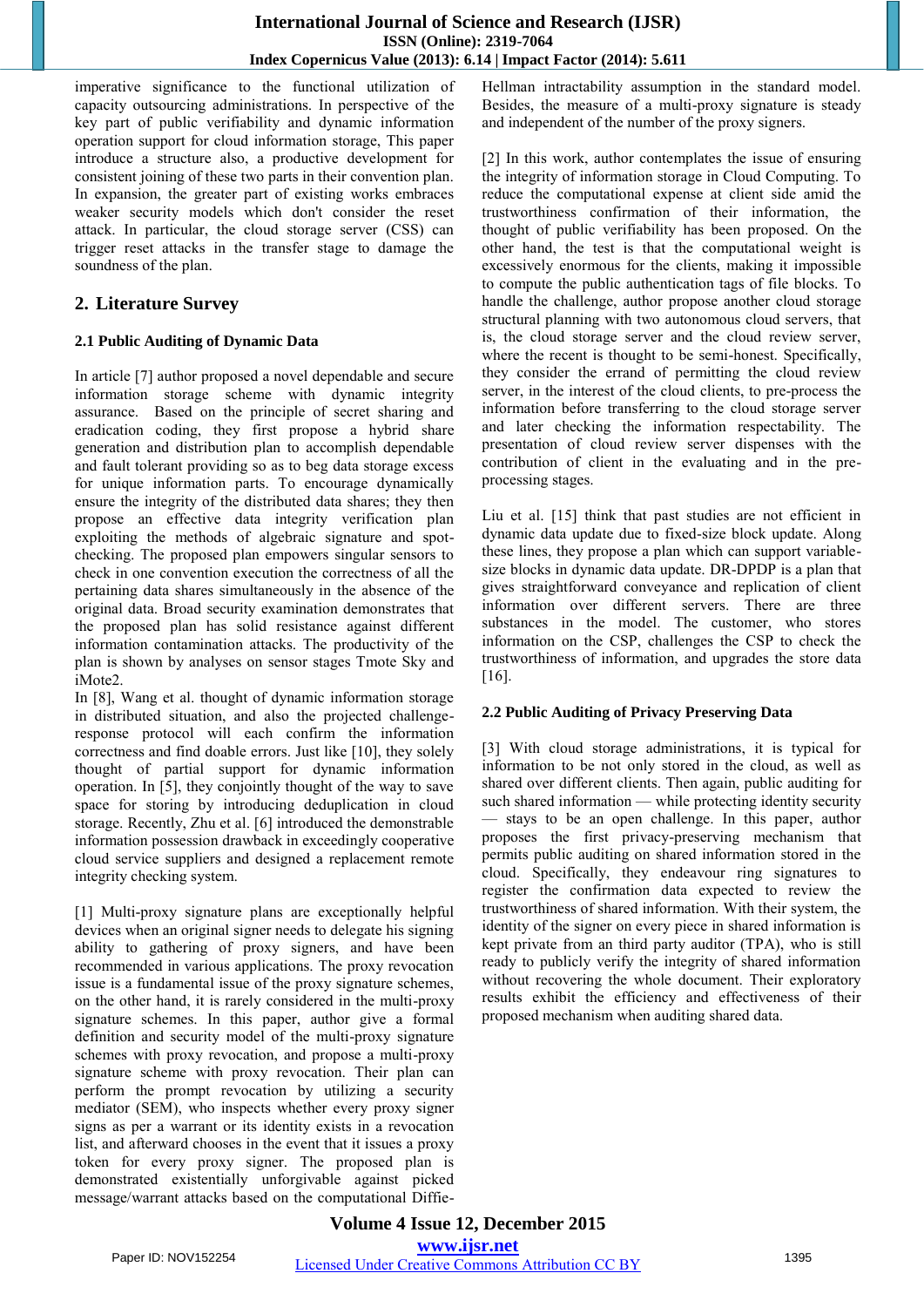

**Figure 1:** System model includes the cloud server, the third party auditor and users [3]

In this paper [4], the prevalence of this novel system in designing economical result confirmation algorithm for secure outsourcing is all around illustrated. Author diagnostically demonstrates that the proposed protocol at the same time satisfies the objectives of correctness, security, robust cheating resistance, and high-proficiency.

In this paper [11], author proposes a privacy-preserving public auditing framework for data storage security in Cloud Computing. Author use the homomorphic linear authenticator furthermore, random masking to ensure that the TPA would not realize any learning about the data content stored on the cloud server amid the efficient auditing procedure, which not just dispenses with the weight of cloud client from the dull and potentially extravagant inspecting errand, additionally mitigates the clients' fear of their outsourced data leakage.

Shacham and Waters [13] proposed an enhanced POR plan which employments BLS signature [14] to supplant the RSA-based signature to reduce the verification size. They utilize public verifiable homomorphic linear authenticators that are manufactured from BLS signature and secure random oracle model. They demonstrate that it is secure in a polynomial algorithm to reveal message.

The solution, as Shah et al. argue [20], is storage auditing: cryptographic systems that would allow users of outsourced storage services (or their agents) to verify that their data is still available and ready for retrieval if needed. Such a capability can be important to storage providers as well. Users may be reluctant to entrust their data to an unknown startup; an auditing mechanism can reassure them that their data is indeed still available.

#### **2.3 Public Auditing of Resource-constrained Devices**

Li et al. [12] proposed a public auditability plan in resourceconstrained devices. Li et al's. cloud information storage construction modeling. Resource-constrained device is a basic and lightweight composition. Subsequently, these devices have low computation and storage capacity. On the other hand, these devices can accomplish high mobility which permits clients to convey and effectively to utilization. Since the customer may require over and again modified information in cloud storage benefit, this operation needs to compute in each update.

Article [9] provides an associate economical verification theme for guaranteeing remote information integrity in cloud storage. The projected theme is established secure against reset attacks within the reinforced security model whereas supporting economical public verifiability and dynamic information operations at the same time projected a dynamic version of the previous PDP theme. However, the system imposes a priori certain on the quantity of queries and don't support absolutely dynamic information operations.



**Figure 2:** Cloud data storage architecture

[5] In this paper, author demonstrates, to some degree shockingly, that the two aspects can really exist together inside of the same system. This is conceivable on a very basic level on account of the accompanying knowledge: the public verifiability offered by PDP/POR schemes can be actually misused to accomplish POW. This "one stone, two birds" wonder not just motivated us to propose the novel idea of Proof of Storage with Deduplication (POSD), additionally guided us to outline a solid plan that is provably secure in the Random Oracle model taking based on the Computational DiffieHellman (CDH) suspicion.

[6] Provable data possession (PDP) is a method for guaranteeing the integrity of data in storage outsourcing. In this paper, author address the development of a proficient PDP plan for appropriated cloud storage to support the scalability of service and data migration, in which they consider the presence of different cloud service providers to helpfully store and keep up the clients' data. They exhibit a cooperative PDP (CPDP) plan taking into account homomorphic certain reaction and hash index hierarchy. They demonstrate the security of their plan based on multiprover zero-learning evidence framework, which can fulfil completeness, knowledge soundness, and zeroknowledge properties. Likewise, they explain performance optimization mechanisms for their plan, and specifically introduce an effective technique for selecting ideal parameter qualities to minimize the processing expenses of customers and storage service providers. Their analyses demonstrate that their answer presents lower computation and communication overheads in examination with non cooperative methodologies.

Ateniese et al. [17] proposed the provable data possession (PDP) model which can give public auditability and guarantee possession of files on untrusted capacity. They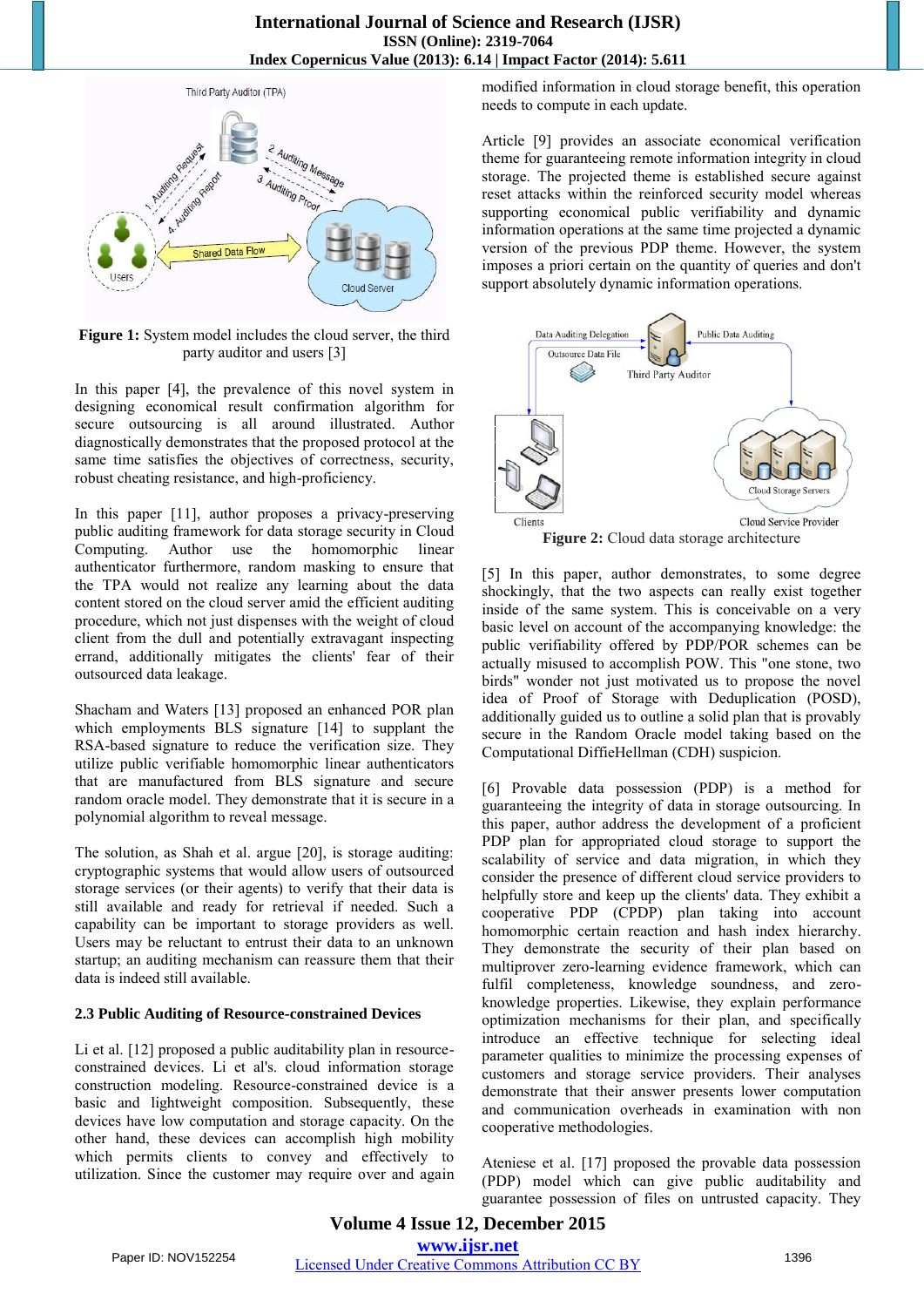utilize RSA-based homomorphic verifiable labels to review outsourced information. Their plan first gives blockless verification and open verifiability at the same time. Be that as it may, Ateniese et al's. plan can't support dynamic data verification on the grounds that their plan just considers static information circumstance which implies the customer stores outsourced information and won't adjust it. In this way, Ateniese et al. [18] proposed an adaptable PDP plan to enhance dynamic information verification in 2008. By and by, their plan can't support completely dynamic information which can't support block insertions because their scheme only allows simple block operation which implies partially dynamic data like block modification and block deletion.

A  $-$ spt-checking" mechanism is being used in the challenge-response protocol to detect adversarial behavior. In each challenge, a subset of file blocks is sampled, and the results of a computation over these blocks is returned to the client. The returned results are checked using some additional information embedded into the file at encoding time. [19]

# **3. Comparative Analysis**

Since clients' information is stored in the cloud storage service, it brings clients' information security issues. In the public auditability model, clients can appoint the third party auditor to confirm their information is effective. As per the literature this paper sort out the essential necessities in public auditability, which can be arranged to the case for the application.

According to previous studies, where they provide the basic requirements of security and performance. This paper classifies and describes these requirements.

- 1)Blockless Verification: The reviewer can confirm data blocks, and need not to recover all evaluated data blocks in the distributed storage service.
- 2)Stateless Verification: The auditor needs not to maintain and update data situation because data situation is maintained by the client and cloud storage service together.
- 3)Batch Auditing:- The auditor can verify the data of different clients at the same time because the auditor can be delegated by a lot of clients.
- 4)Dynamic Data:- The data owner can insert, modify and delete data blocks in the cloud storage.

| <b>Methods</b>         | [3]     | [7]     | [2]     | [9] | [11]    | [12] |
|------------------------|---------|---------|---------|-----|---------|------|
| Blockless verification | Yes     | Yes     | Yes     | Yes | Yes     | Yes  |
| Stateless verification | No      | Yes     | No      | Yes | Yes     | Yes  |
| Batch auditing         | Yes     | Yes     | Yes     | Yes | Yes     | Yes  |
| Dynamic data           | Partial | Partial | Partial | Yes | Partial | Yes  |
| Privacy presenting     | Yes     | No      | No      | Yes | Yes     | No   |

# **4. Conclusion**

This paper survey on different resource-constrained devices for retrievability in cloud computing and conclude that no existing plan can simultaneously provide provable security in the improved security model and appreciate attractive proficiency, that is, no plan can oppose reset attacks while supporting productive public verifiability and dynamic data operations at the same time. So their needs have proposed a model new confirmation of retrievability for cloud storage, in which a reliable review server is introduced with preprocess and transfer the information for the benefit of the clients. Furthermore the computation overhead for tag generation on the client side is diminished fundamentally. The cloud review server likewise performs the data integrity verification or updating the outsourced information upon the clients' request.

# **References**

- [1] Z. Liu, Y. Hu, X. Zhang, and H. Ma, -Provably secure multi-proxy signature scheme with revocation in the standard model," Comput. Commun. vol. 34, no. 3, pp. 494–501, 2011.
- [2] J. Li, X. Tan, X. Chen, and D. S. Wong, -Anefficient proof of retrievability with public auditing in cloud computing," in Proc. 5th Int. Conf. Intell. Netw. Collaborative Syst., 2013, pp. 93–98.
- [3] H. Li, B. Wang, and B. Li, —Orta: Privacy-preserving public auditing for shared data in the cloud," IEEE Trans. Cloud Comput., vol. 2, no. 1, pp. 43–56, Jan.– Mar. 2014.
- [4] X. Lei, X. Liao, T. Huang, H. Li, and C. Hu, ―Outsourcing large matrix inversion computation to a public cloud,," IEEE Trans. Cloud Comput., vol. 1, no. 1, p. 1, Jan.–Jun. 2013.
- [5] Q. Zheng, and S. Xu, -Seare and efficient proof of storage with deduplication," in Proc. ACM Conf. Data Appl. Security Privacy, 2012, pp. 1–12.
- [6] Y. Zhu, H. Hu, G.-J. Ahn, and M. Yu, ―Coperative provable data possession for integrity verification in multicloud storage," IEEE Trans. Parallel Distrib. Syst., vol. 23, no. 12, pp. 2231–2244, Dec. 2012.
- [7] Q. Wang, K. Ren, S. Yu, and W. Lou, -Dependable and secure sensor data storage with dynamic integrity assurance," ACM Trans. Sens. Netw., vol. 8, no. 1, pp. 9:1–9:24, Aug. 2011.
- [8] C. Wang, Q. Wang, and K. Ren, -Ensuring data storage security in cloud computing," in Proc. 17th Int. Workshop Quality Serv., 2009,pp. 1–9.
- [9] Jin Li, Xiao Tan, Xiaofeng Chen, Duncan S. Wong, and Fatos Xhafa" OPoR: Enabling Proof of Retrievability in Cloud Computing with Resource-Constrained Devices," IEEE Transactions on cloud computing, vol. 3, no. 2, April/June 2015.
- [10]L. V. M. Giuseppe Ateniese, R. D. Pietro, and G. Tsudik, ―Scalable and efficient provable data

## **Volume 4 Issue 12, December 2015 www.ijsr.net**